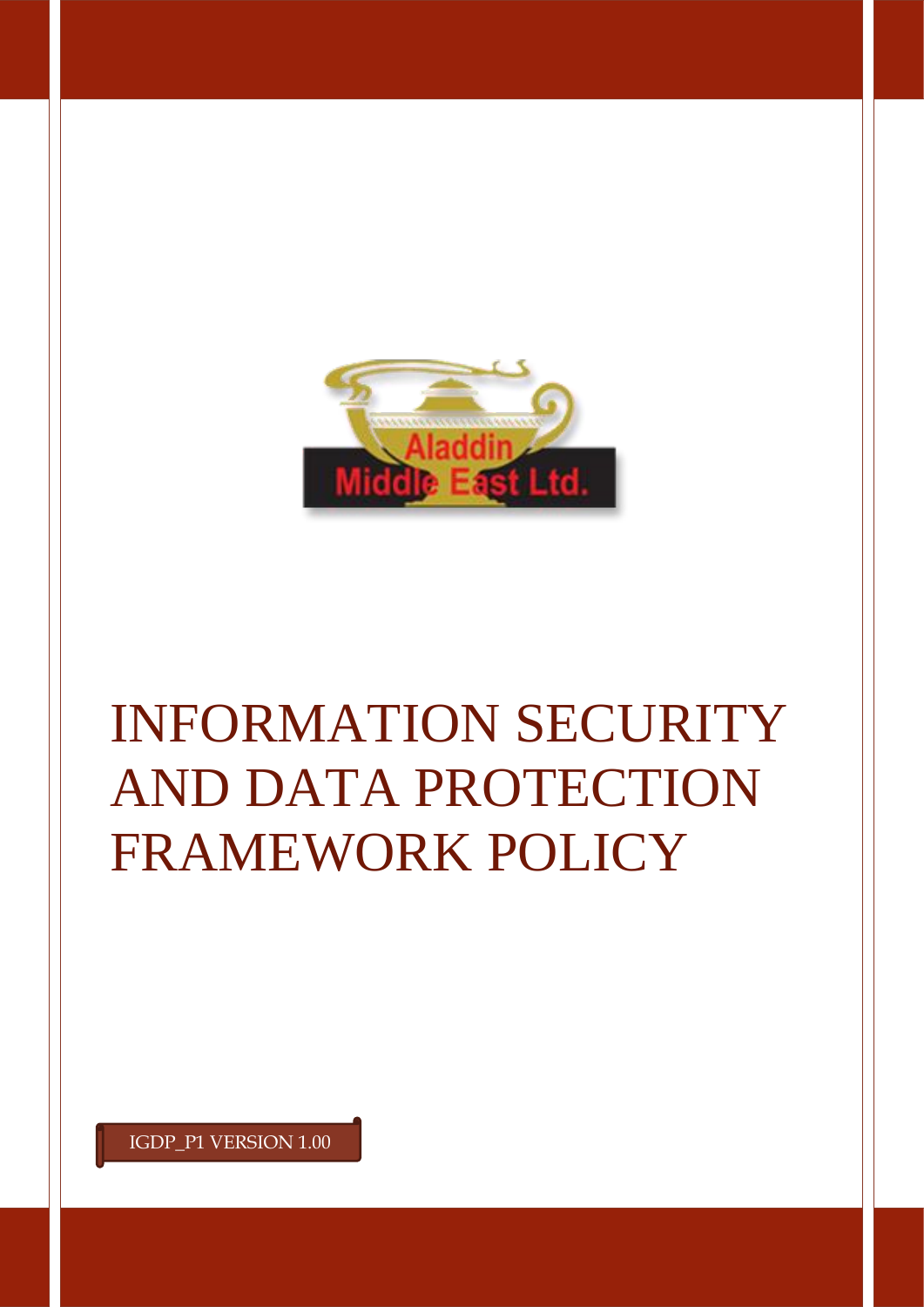# **ALADDIN MIDDLE EAST LIMITED – TURKEY BRANCH OFFICE**

### **INFORMATION SECURITY AND DATA PROTECTION FRAMEWORK POLICY 1. INTRODUCTION AND SCOPE**

1.1. This document constitutes the Aladdin Middle East Limited – Turkey Branch Office Information Security and Data Protection Framework Policy (hereinafter referred as the "Framework Policy").

Data Controller : ALADDİN MİDDLE EAST LİMİTED ŞİRKETİ - TÜRKİYE ANKARA ŞUBESİ (Aladdin Middle East Limited – Turkey Branch Office) Address : Karum İş Merkezi, İran Cad.No:21/394 Kavaklıdere - Ankara, Türkiye Telephone : + 90 312 427 90 20 Mail : kvkk@ame.com.tr Web Site : https://aladdinmiddleeast.com/ Field of Activity : Oil Exploration and Oil Drilling

Framework Policy gives an overview of the policies, codes of practice, notices and guidelines that apply to information governance and data protection at the Aladdin Middle East Limited – Turkey Branch Office (hereinafter referred as the "Company" or "AME Turkey"); it also sets out the Company's commitment to providing information governance training and increasing awareness in this area.

- 1.2.This Framework Policy pulls together all the requirements for information governance so that all Company information is processed legally, securely, efficiently and effectively. Information plays a key part in the AME Turkey's day to day operations and governance. The quality of the Company's services, planning, performance measurement, assurance and financial management relies upon accurate and available information. Robust information governance requires clear and effective management and accountability structures, governance processes, documented policies and procedures, trained staff and adequate resources. Accordingly, this Framework Policy sets out the requirements, standards and best practice that apply to the handling of information and data protection and privacy.
- 1.3.Information governance is a key responsibility of each and every member of the Company staff. Every staff member has a part to play in implementing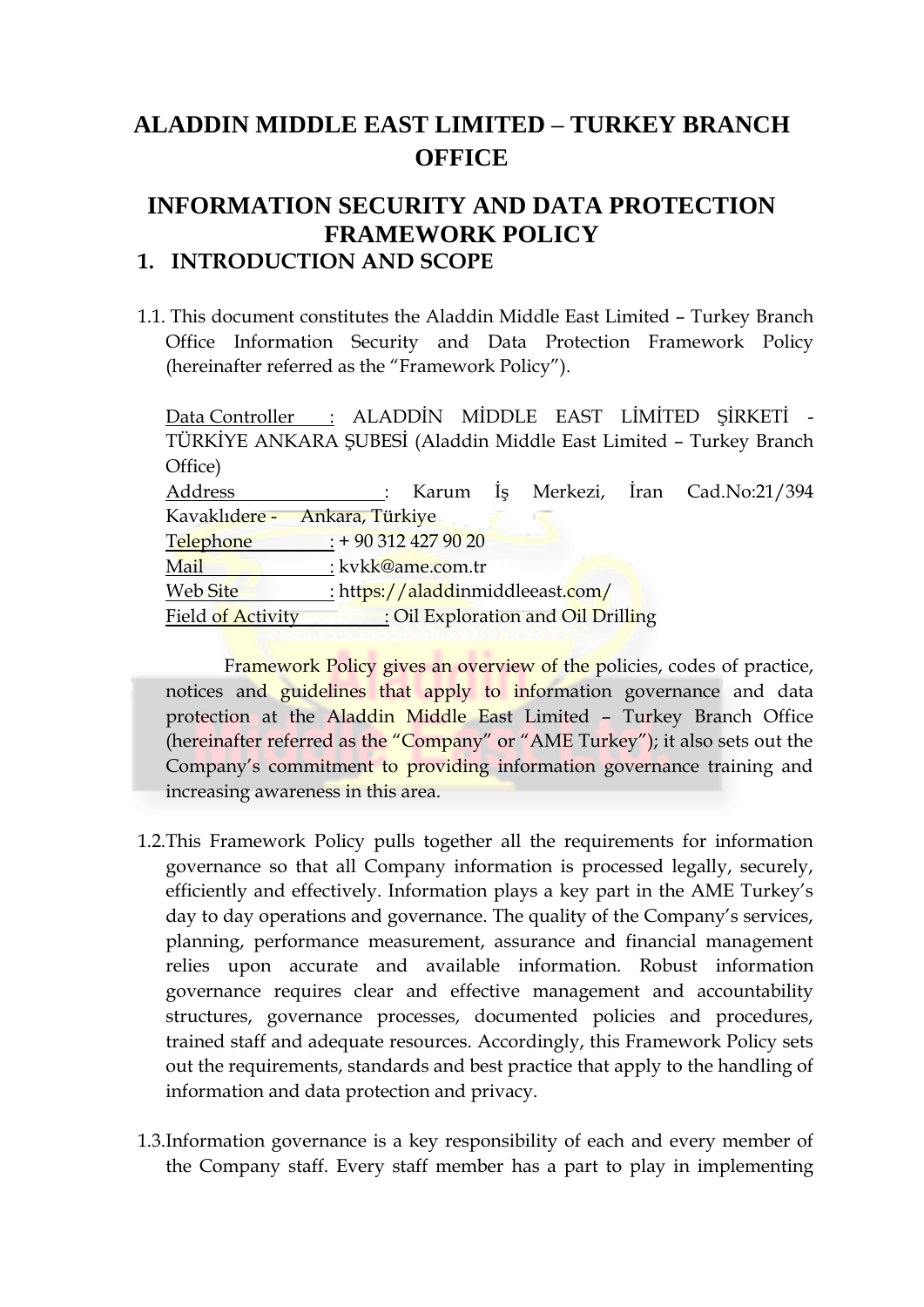and embedding our policies and codes of conduct into the Company's working practices. So, AME Turkey's staff must familiarize themselves with this Framework Policy and the policies it describes. This Framework Policy and the information governance it sets are also expected of any third parties handling Company information.

- 1.4.The purpose of this Framework Policy is to assist our Company in fulfilling its responsibilities listed below.
	- comply with its legal, regulatory and contractual obligations;
	- maintain robust corporate governance;
	- deliver high quality services;
	- protect company's financial resources;
	- put in place appropriate business continuity arrangements;
	- ensure and improve the continuity of the security of the data under AME Turkey's control.
- 1.5. The Company holds and processes huge volumes of standard and sensitive data that is necessary for service provision, ensuring the continuity of commercial relations and commitments and ensuring the job security of employees.

# **2. SCOPE**

- 2.1. This Framework Policy covers all information held by the Company or on behalf of the Company whether in electronic or physical format including by way of example:
	- electronic data stored on and processed by fixed and portable computers and storage devices;
	- data transmitted on networks;
	- information sent by fax or similar transfer methods;
	- all paper records;
	- microfiche, visual and photographic materials including slides and CCTV;
	- spoken, including face-to-face, voicemail and recorded conversation.

2.2.The following parties are expected to comply with the Framework Policy:

• All member of Company staff;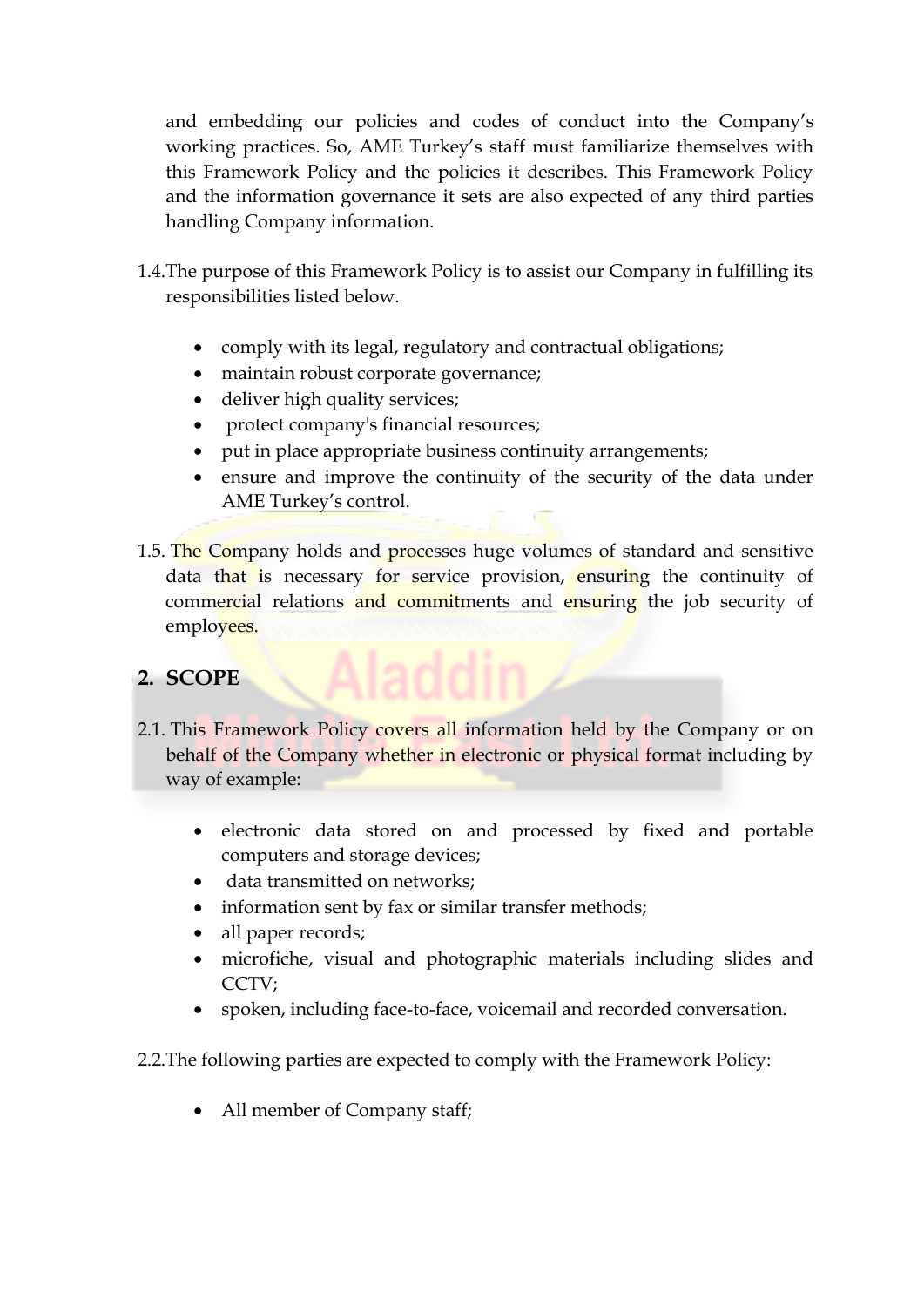- Any third parties handling, or having access to, Company information including for example consultants, service providers and contractors, visitors.
- 2.3.The Framework Policy consists of two parts the first part describes the AME Turkey's overarching information governance and data protection strategy and the second part sets out the information governance roles and responsibilities, policies and training that shall be implemented.
- 2.4.For the purpose of this Framework Policy and of other instruments to be adopted pursuant to it, the following definitions shall apply:
	- (1) "Personal data" defined in Article 4 of the General Data Protection Regulation and Article 3(1)(d) of the Law on Data Protection (Law No: 6698) as any information relating to an identified or identifiable natural person (referred to as a 'data subject'), where an identifiable person is one who can be identified, directly or indirectly, in particular by reference to an identifier such as a name, an identification number, location data, online identifier or to one or more factors specific to the physical, physiological, genetic, mental, economic, cultural or social identity of that person. The collection, use and retention of personal data must comply with strict conditions and such data requires special measures of protection as more particularly described in the Company's Data Protection Policy;
	- (2) Sensitive personal data (also known as special categories of data) is a subset of personal data - this is defined in Article 6 of the Law on Data Protection (Law No: 6698) as personal data revealing racial or ethnic origin, political opinions, religious or philosophical beliefs, trade-union membership; data concerning health or sex life and sexual orientation; genetic data or biometric data. The processing of sensitive personal data is subject to additional requirements and requires additional protections also as described in more detail in the Company's Data Protection Policy;
	- (3) The data listed below, non-personal data (organizational data), shall be referred to as the organizational data of the Company:
		- (a) Sensitive organizational data which includes commercially sensitive planning / administrative or research data, data protected by confidentiality agreements, legally privileged information, etc. This data set should be protected by appropriate protection measures; and
		- (b) Non-sensitive organizational data which is data pertaining to Company not published by default, but which may be disclosed (subject to legal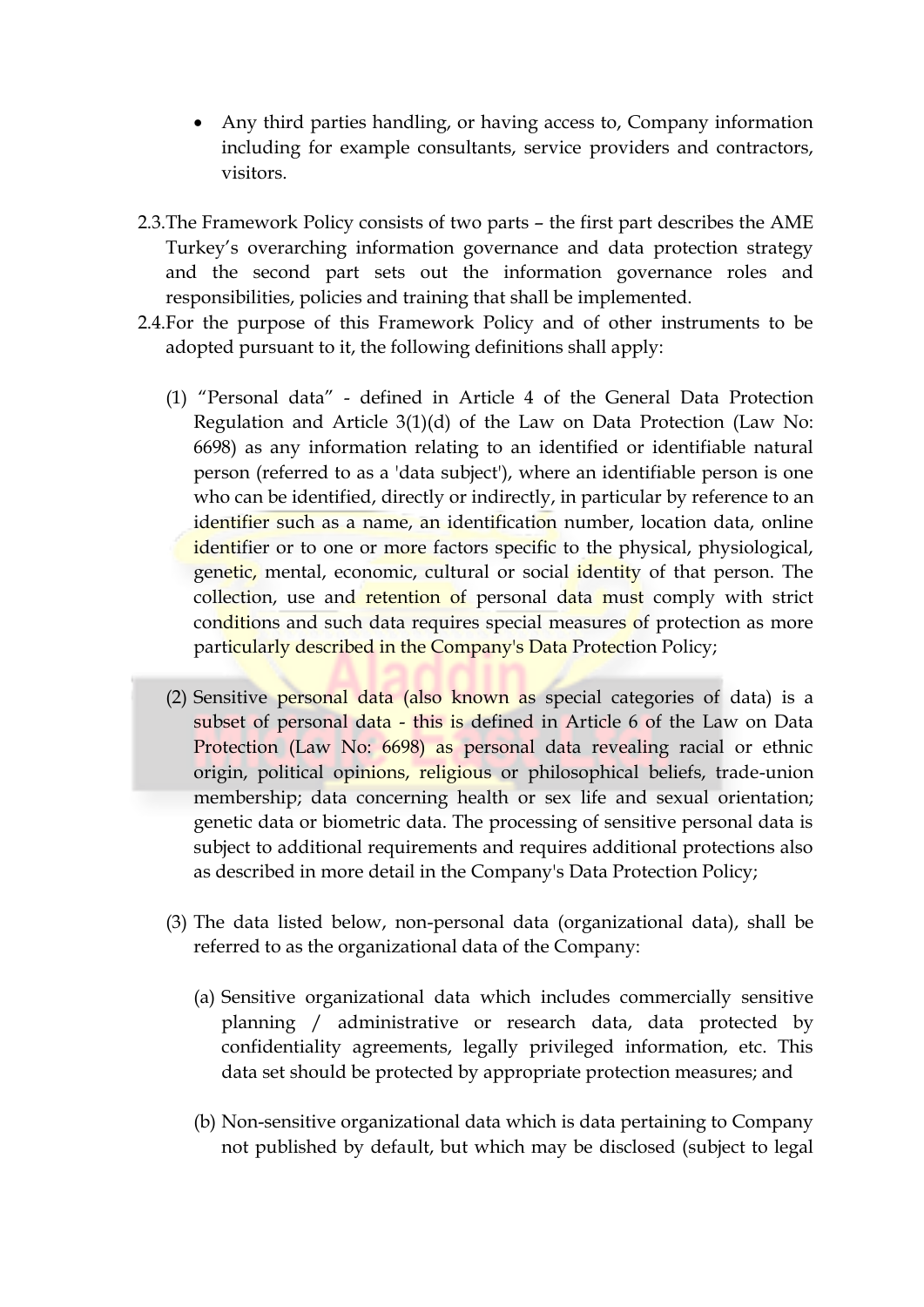advice) in response to requests made under the Freedom of Information Act (Law No 4982).

## **3. PURPOSE**

- 3.1.The aim of Company's corporate strategy is to enable the AME Turkey to meet its information management, data privacy and security responsibilities so that customers, businesses, partners and suppliers have the confidence that information is handled and stored with due regard to its value and risk. All relevant parties must understand the importance of using information correctly, of sharing it lawfully and of protecting it from improper use.
- 3.2.The intention of this strategy is also to enable the AME Turkey to meet its legal and ethical obligations in terms of the following:
	- lawful use and security of personal identifiable information;
	- appropriate and lawful disclosure of information when required;
	- regulatory frameworks for the management of information;
	- professional codes of conduct for consent to the recording, sharing and uses of information;
	- operating procedures and codes of practice adopted by the Company;
	- information exchanged with third parties.
- 3.3.The strategy recognizes the high standards expected of the AME Turkey as well as the ongoing task of maintaining appropriate standards of security in the area of information governance and of embedding a security culture regarding personal data in all echelons of the Company.
- 3.4.The Strategic Objectives of the Company regarding Information Security and Privacy of Personal Data are as follows:
	- Information governance inside the Company should be an enabler to the Company's overall strategy as well as to the underlying departmental strategies and business transformation programs and information assurance practices are to be embedded within the design and implementation of such strategies and programs;
	- the infrastructure and processes for service delivery to provide the right information to the right people at the right time for the right purpose and promote the provision of high quality services by promoting the ethical, legal, effective and appropriate use of information;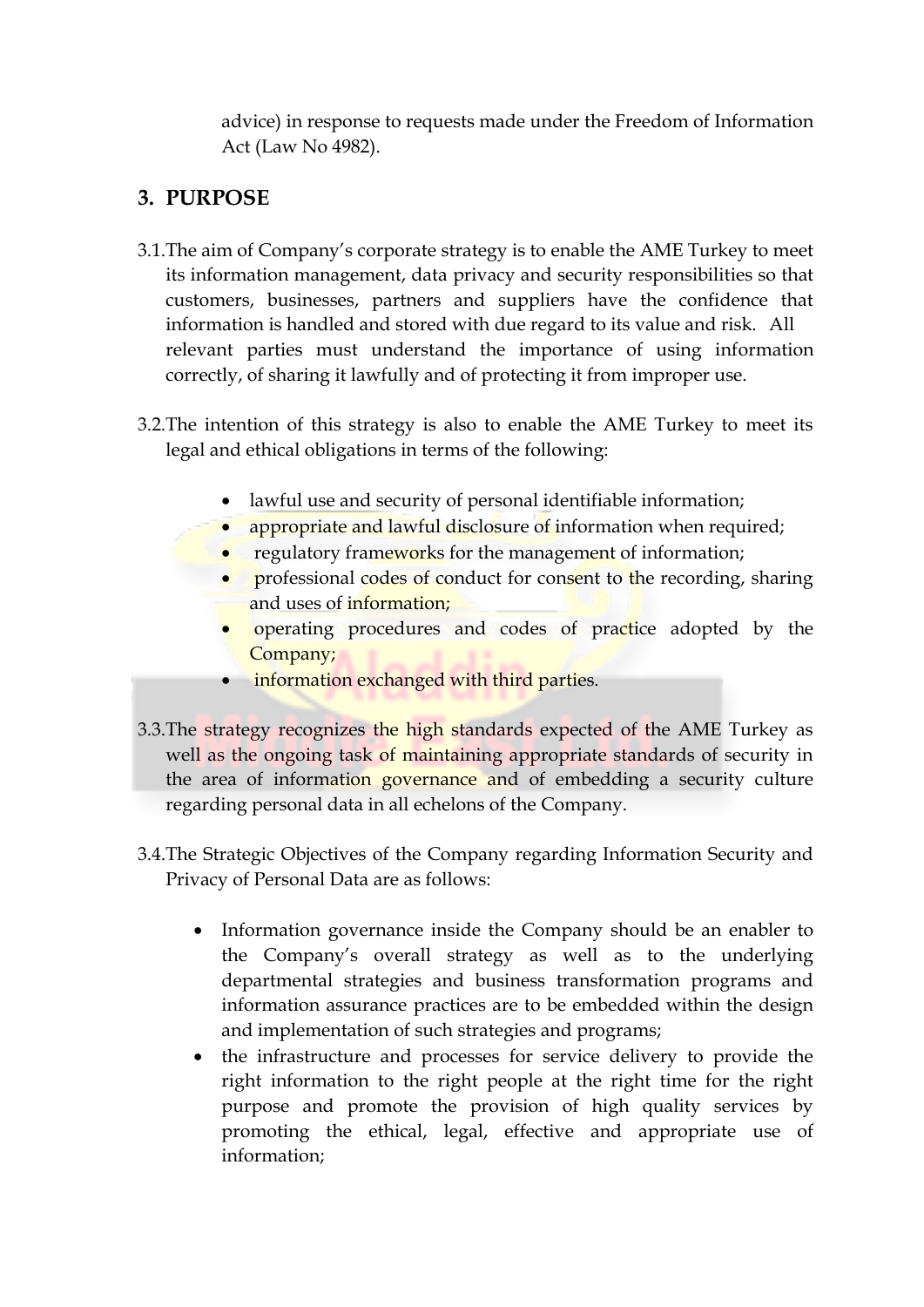- to provide innovative solutions to information governance issues with a view to transforming business processes;
- to promote information governance ensuring that it is embedded throughout our organization and to direct organizational wide cultural change so that information is regarded as a key asset;
- to integrate into staff competencies and job descriptions specific requirements regarding information governance;
- to encourage staff to work together in order to prevent duplication of effort and enable more efficient use of resources;
- to work to achieve required standards to comply with legislative, regulatory and contractual obligations and relevant policies;
- to identify and manage information assets used by the Company and introduce an information risk management system that balances risks with opportunities;
- to implement and operate proportionate controls that apply best practice standards to protect information assets and give confidence to all interested parties;
- to provide adequate training to all members of our workforce and key partners, increase awareness and embed a culture of care and responsibility in the handling of all information throughout the Company.

## **4. CORPORATE APPROACH**

- 4.1.Information governance and data protection are integrated into all aspects of AME Turkey's operations. In delivering information governance services, four key elements will be taken into consideration:
	- people
	- process
	- information
	- technology
- 4.2.All information governance, improvement and assurance activities will take into consideration how these factors need to operate in combination to achieve our strategic objectives.
- 4.3. The delivery of our information governance strategic objectives will be implemented via a range of projects and a dedicated Information Security Management Program. The Program will define each information governance project, and these will be implemented and monitored in accordance with the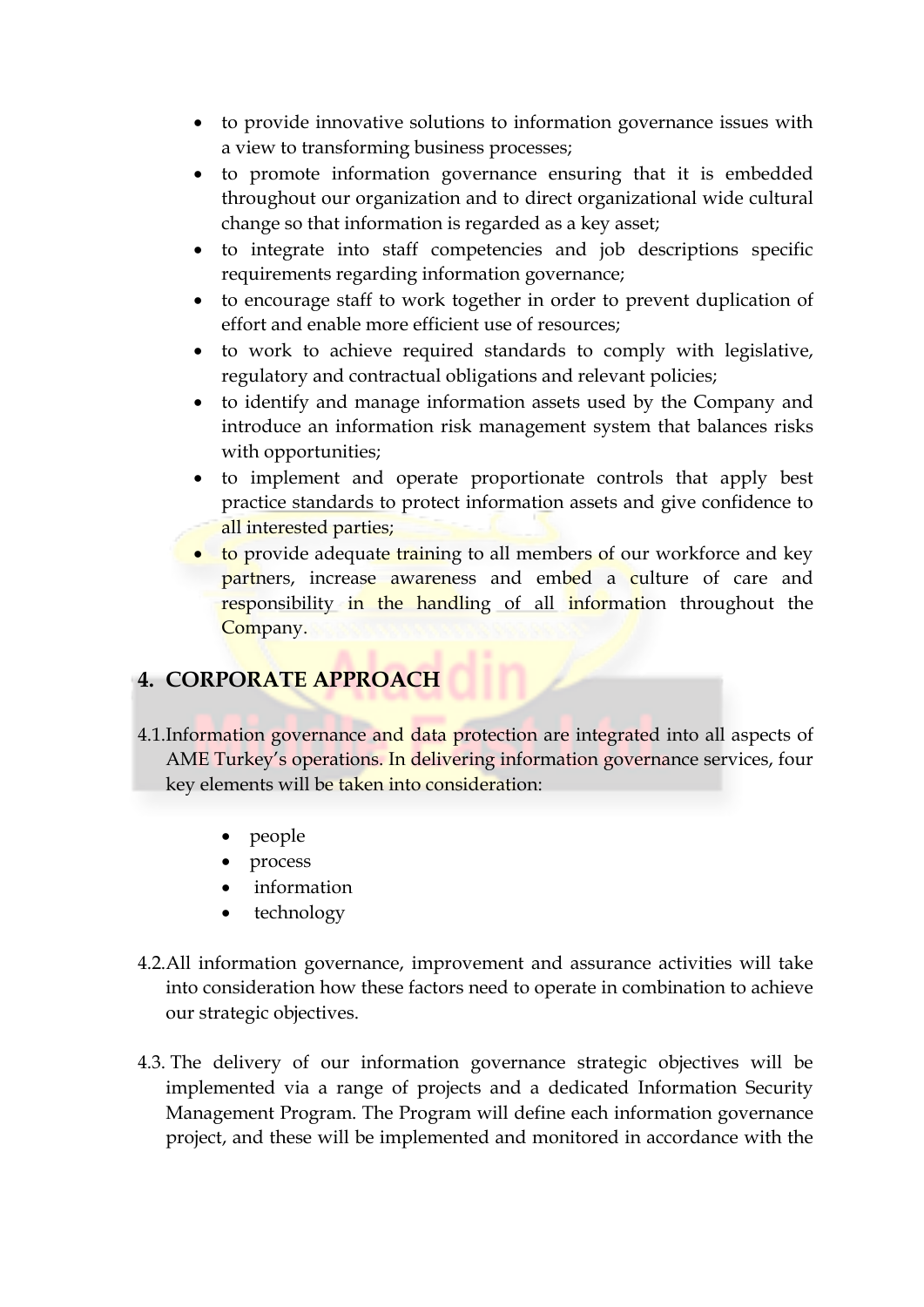stated governance arrangements and the approach detailed within this Framework Policy.

- 4.4.We anticipate that the following benefits will be achieved with the implementation of this strategy:
	- consistent and effective management of information across the Company;
	- increased understanding of and compliance with relevant legislation;
	- reduced frequency of information security incidents;
	- reduced staff time and effort;
	- improved data quality;
	- clear responsibilities in relation to Information Governance and data protection;
	- effective management of information risks;
	- greater confidence that information risks are effectively managed;
	- better management of oil exploration and research data, with protection of intellectual property.
- 4.5. The General Director is responsible for implementing this strategy. Under the chairmanship of the General Manager, the Personal Data Protection Committee is responsible for monitoring the Development Program and reporting the progress achieved throughout the year. The Information Security and Personal Data Protection strategy will be implemented through the agreed upon policies, development programs and projects. At the end of each year, the Personal Data Protection Committee will decide on the development programs envisaged for the following year, based on the agreed priorities and available resources. The General Manager will approve the development programs agreed by the Personal Data Protection Committee.

#### **4.6.Relevant Concepts and Their Explanations**

4.6.1 ISMS (BGYS): Information Security Management System

4.6.2 Inventory: All kinds of information assets important to the company

- 4.6.3 Senior Management: Senior Officers of the Company
- 4.6.4 Know-How: practical knowledge or skill; expertise.

4.6.5 Confidential Information: Information, like all other corporate and commercial assets, is an asset that represents a business value and must therefore be appropriately protected. Within the company, know-how, administrative processes, formulas, techniques and methods, customer records, marketing and sales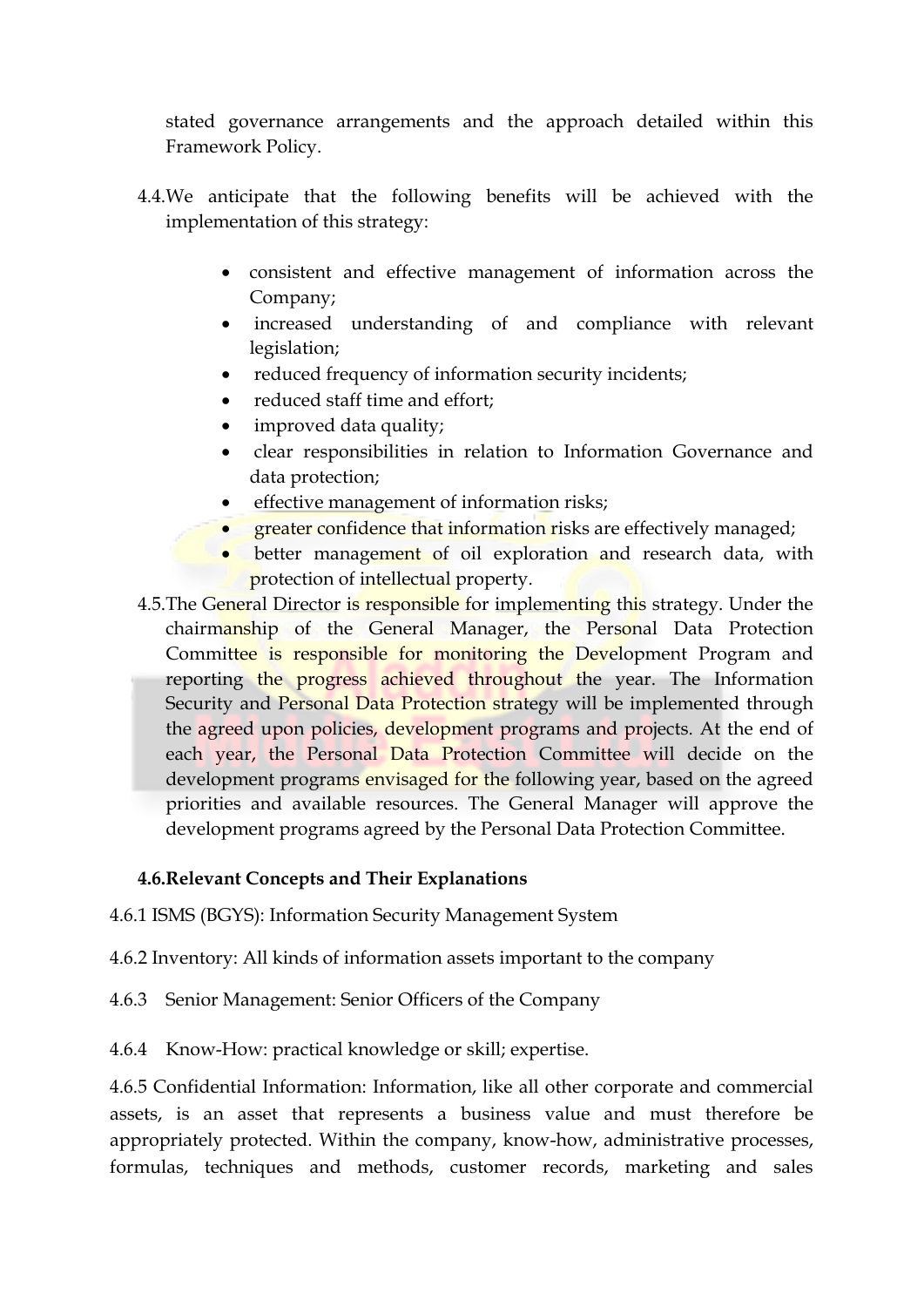information, personnel information, commercial, industrial and technological information and secrets shall be considered as CONFIDENTIAL INFORMATION.

- 4.6.6 Confidentiality: It is the restriction of Access privileges to the content of information by granting access exclusively to those who are allowed to view the information / data. (Example: With the usage of encryption in e-mail transfers, even if e-mail is compromised, unauthorized persons can be prevented from reading e-mail's content - Registered e-mail address- REM)
- 4.6.7 Integrity: Data integrity refers to the accuracy and consistency (validity) of data over its lifecycle via detection of unauthorized or accidental changes, deletions or additions of information, and ensuring detectability of data breaches (E.g.: Storing data in the database with summary information electronic signature - mobile signature)
- 4.6.8 Availability/Accessibility: The data availability is about the timeliness and reliability of access to and use of data. In other words, the systems are always available and the information in the systems is not lost and always accessible. (Example: Use of uninterruptible power supply and redundant power supply in chassis to prevent servers from being affected by power line fluctuations and power outages - UPS)
- 4.6.9 Information Asset: It refers to assets that the company owns, which are important in order to carry out its activities without interruption. Information assets within the scope of the processes subject to this policy are:
	- All kinds of information and data maintained in paper, electronic, visual or audio media,
	- All kinds of software and hardware used to access and change information,
	- Networks that enable the transfer of information,
	- Facilities and special areas,
	- Departments, units, teams and employees,
	- Solution partners,
	- Services, goods or products provided by third parties.
	- 4.7. In the organization chart found in appendix of this Framework Policy, the actors that will take part in information governance inside the Company and their duties are specified.

4.7.1 Responsibilities of Senior Management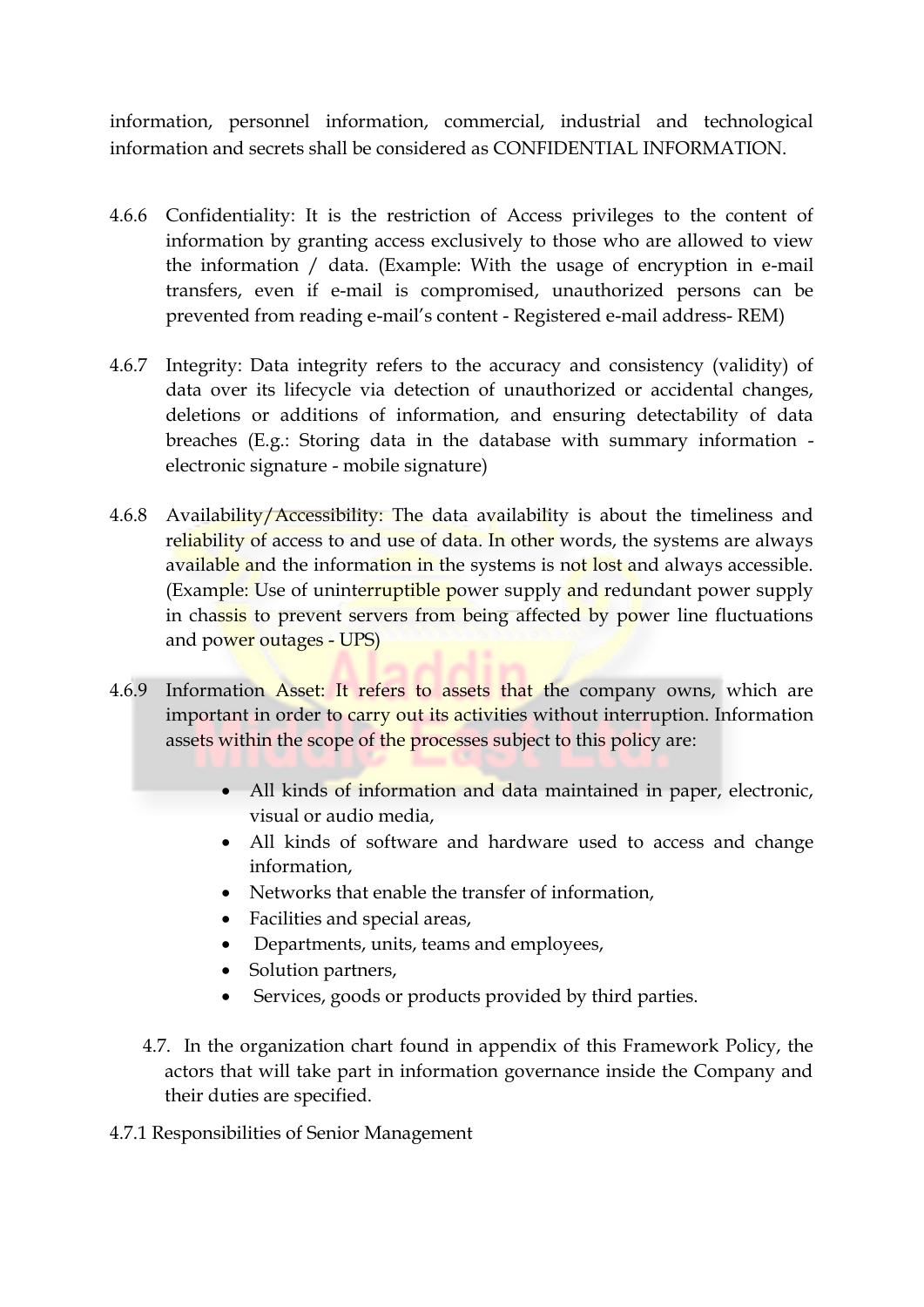The Company Management undertakes that it will comply with the defined and implemented Information Security and Personal Data Protection System, allocate the necessary resources for the efficient operation of the system, and ensure that the system is understood by all employees. The General Manager is responsible for evaluating and minimizing information security risks and will ensure that the relevant policy and awareness is spread to everyone who needs to know across the Company. Information and data security risks will be addressed in a similar way to other risk factors related to financial, legal and corporate reputation. The Information Governance Steering Group (chaired by the General Manager) is responsible for monitoring and reporting progress on the improvement program throughout the year.

-For the implementation of the Information Security and Personal Data Protection Strategy, the Data Protection Liaison Officer is appointed by the General Manager. When necessary, this Policy document may be revised by the senior management and the assignment may be renewed.

Department Chiefs and Division Managers shall help the staff at lower levels in terms of distributing responsibility and setting an example. It is necessary that vision of the senior level management is implemented at the lowest level of the company. For this reason, all managers must support their employees in compliance with safety instructions in writing or verbally, and in participating in security related work and preparations.

-Senior Management shall assign necessary budgetary resources needed for expenditures related with information security.

Data Protection Liaison Officer is responsible for signing of data sharing and processing agreements and additional protocols with the relevant stakeholders and establishing and maintaining the enterprise vision, strategy and programme that will be valid for the access and transfer of Company Data within the scope of its activities.

#### 4.7.2. Data Protection Liaison Officer

Data Protection Liaison Officer is responsible for establishing and maintaining the enterprise vision, strategy and programme to protect information assets and systems. His/her activities that will be carried out within this framework is listed below:

Planning the Information Security and Personal Data Privacy Framework, determining the acceptable risk level and the risk assessment methodology,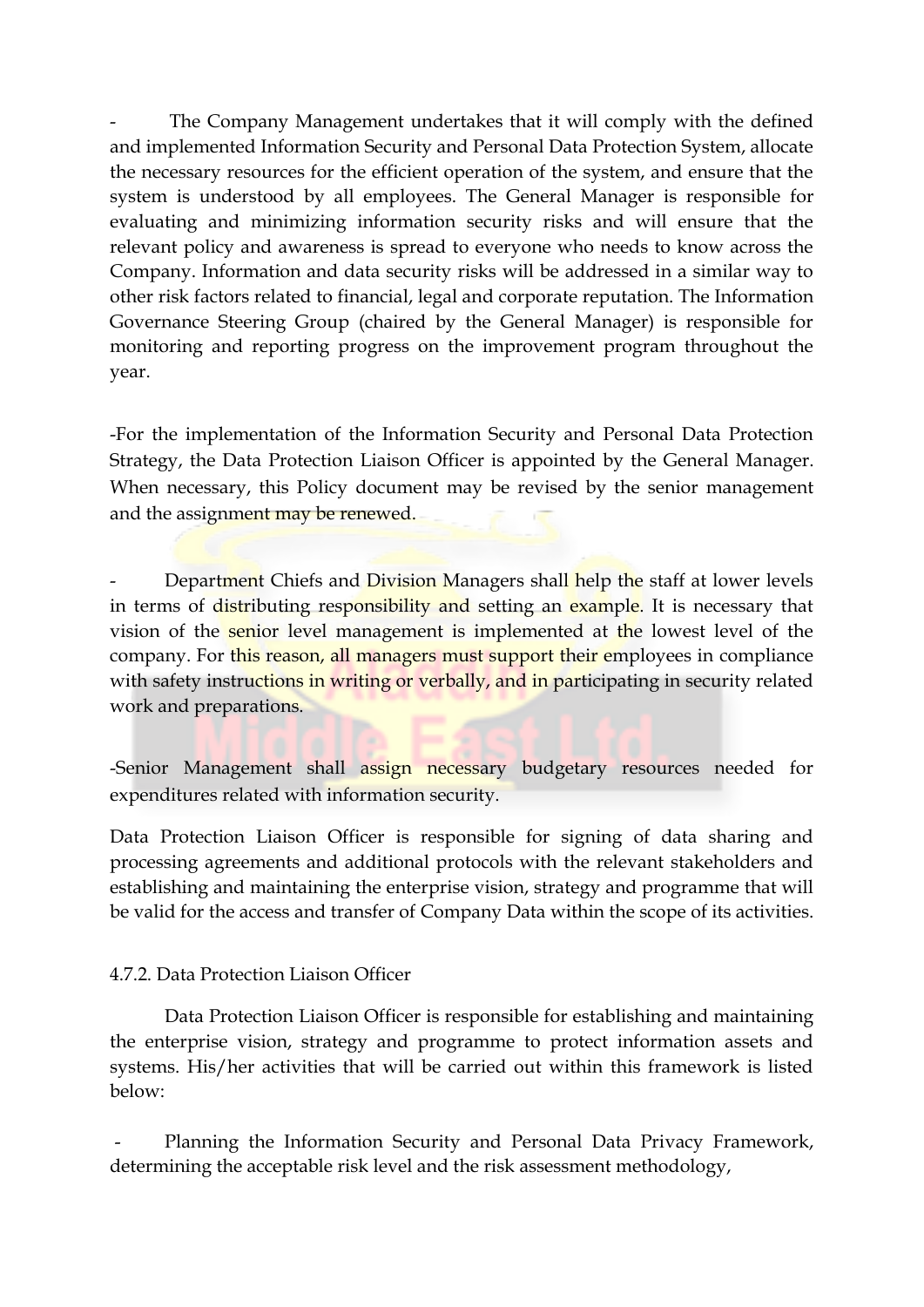- Providing consultancy to Senior Management in terms of necessary resources for supportive and complementary activities in the establishment of Information Security and Personal Data Privacy framework, providing / improving user capabilities and raising awareness, training, providing communication, providing documentation requirements

Execution and management of Information Security and Personal Data Privacy framework, ensuring the continuity of evaluations, improvements and risk assessments,

- Organization of internal audits, goals and management review meetings, and evaluation of Information Security and Personal Data Privacy frameworks and controls,

- Maintaining the current structure of Information Security and Personal Data Privacy framework and ensuring continuous improvements.
- 4.7.3 Heads of Department: Heads of Department are responsible for consideration of information governance implications across their department and when working with partners. Other responsibilities are listed below:

Implementation of inventory setup and management of information assets regarding their department and carrying out risk analysis for their information assets,

Informing the Data Protection Liaison Officer for risk assessment when there is a change in the information assets under their responsibility that will affect the level of information security risks.

-Ensuring that their subordinates comply with their Department policies and procedures.

Instilling awareness among the work force regarding ISMS, ensuring communication, providing necessary documentation,

Heads of Department are responsible for evaluating the working processes of their department and the issues related to information management concerning activities carried out jointly with stakeholders. Please review the Information Security Policy regarding the specific responsibilities to be undertaken regarding information security.

4.7.4. Information Asset Owners

Information asset owners are the assigned owners of Company's information assets as listed in the AME's Information Asset Register. They are responsible for assessing information security and data privacy risks annually using the "Code of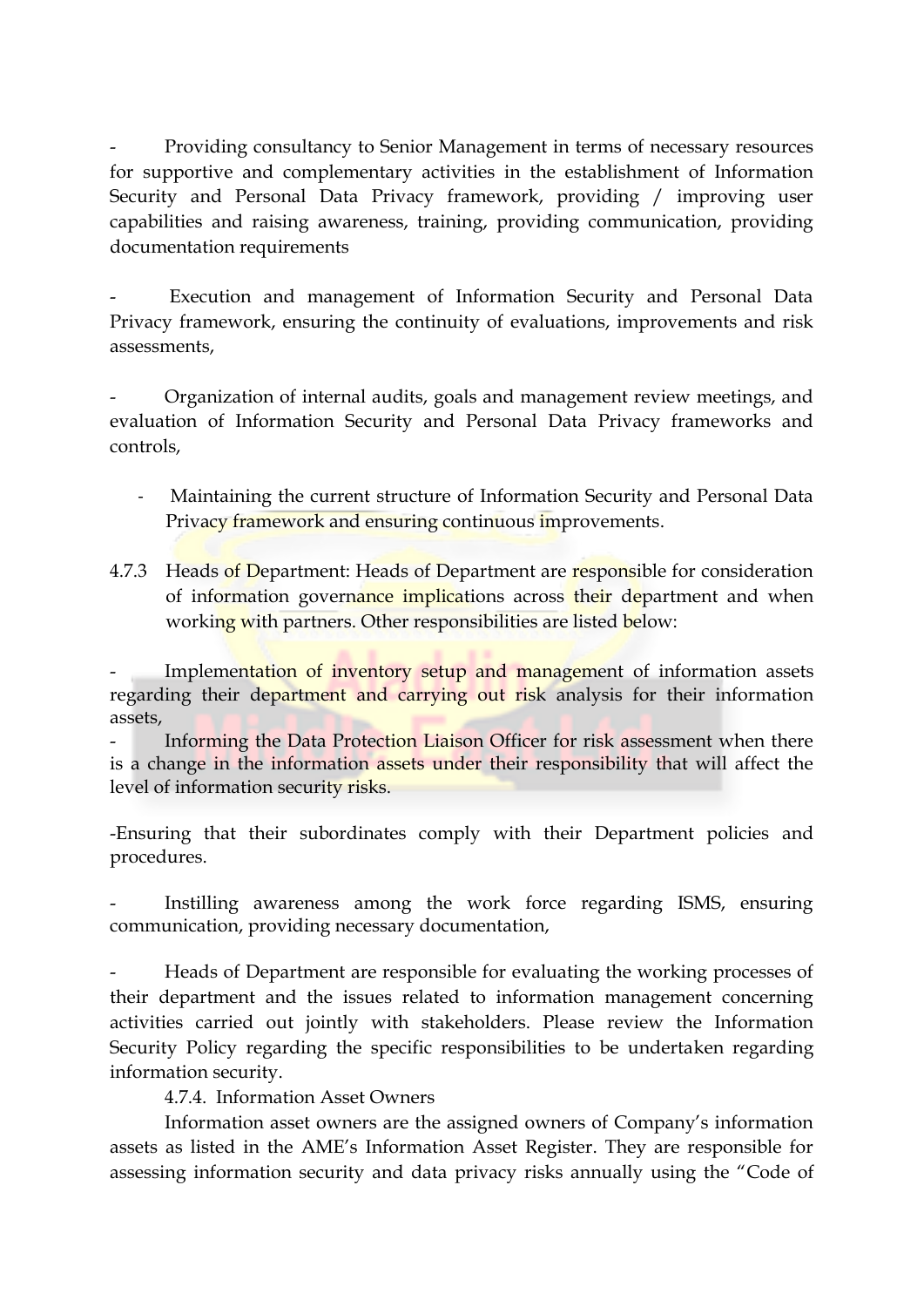Practice Data Privacy Impact Assessment" or an approved alternative form of assessment determined per data provider for their assets and implementing appropriate measures accordingly.

#### 4.7.5. All Company Staff and Authorised Third Parties

-Carrying out their work in compliance with our information security goals, policies and information governance framework and relevant documentation,

-All staff members are supposed to follow information security goals of their units and work in order to reach these goals.

Being attentive to and reporting any information security vulnerabilities occurred or suspected in Company systems or services,

Signing confidentiality agreements and imposing additional relevant information security requirements to service contracts (consultancy, etc.) concluded with third parties that are not under the responsibility of Purchasing.

All Company staff as well as authorised third parties who use and have access to Company information must understand their personal responsibilities for information governance and comply with the law. All staff must comply with AME's policies, procedures and guidance and attend relevant education and training events in relation to information governance.

## **5. GENERAL PRINCIPLES OF INFRMATION SECURITY**

5.1. Company staff and authorized 3rd parties must familiarize themselves with details of the information security requirements and rules outlined in this policy and relevant procedures and to carry out their work in accordance with these rules.

5.2. Aforementioned rules and policies will be taken into account for the use of all information and all information systems stored and processed in printed or electronic media, unless otherwise specified.

5.3. Information Security and Personal Data Privacy Framework shall be structured and operated on the basis of Law No 6698 on Personal Data Protection (i.e. KVKK), GDPR (EU General Data Protection Regulation), TS ISO / IEC 27001 standard of "Information Technology Security Techniques and Information Security Management Systems Requirements".

5.4. Implementation, operation and improvement works of the Information Security and Personal Data Privacy Framework shall be carried out with the contribution of the relevant parties. It is the responsibility of the Data Protection Liaison Officer to update the relevant documents when necessary.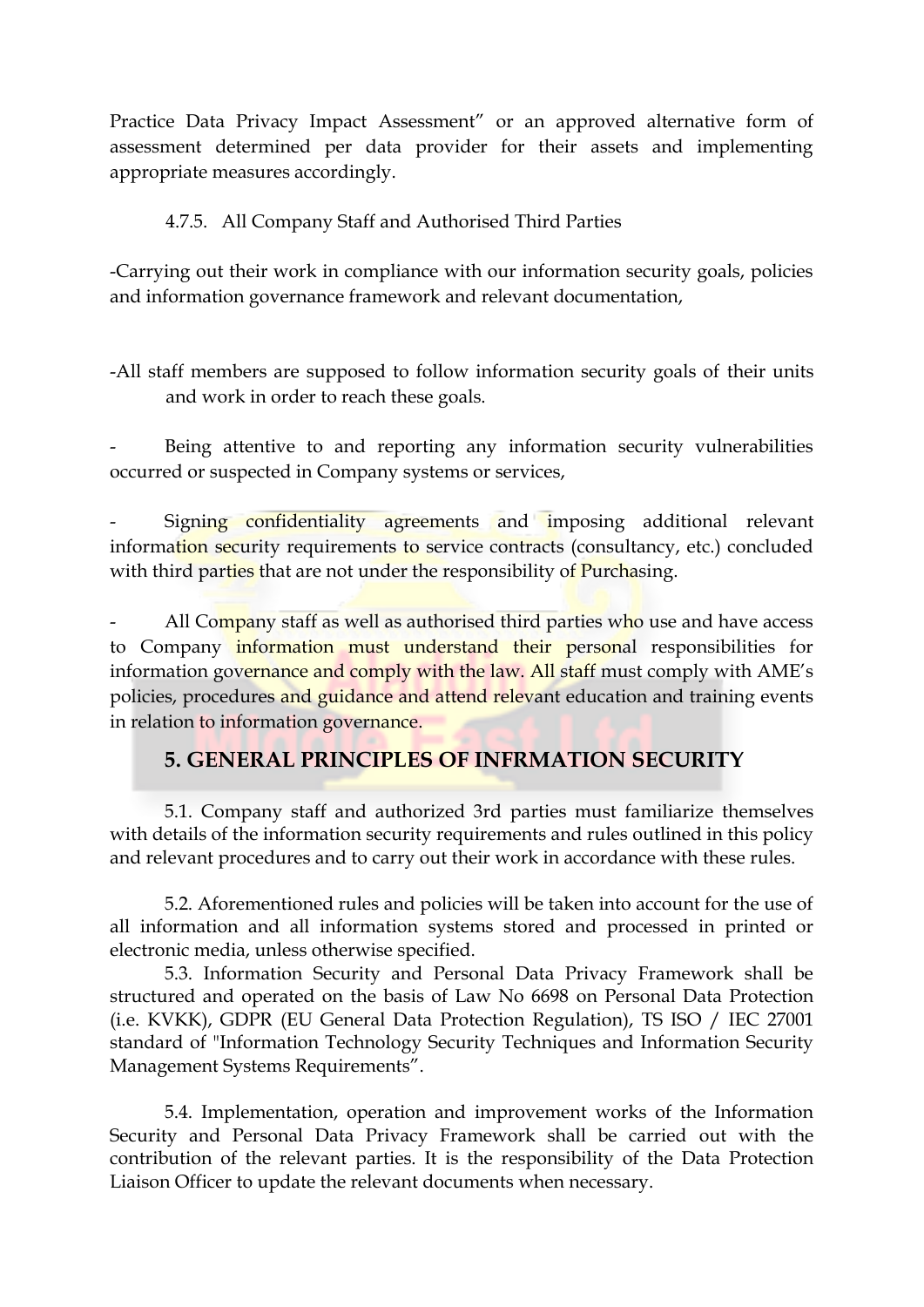5.5. The information systems and infrastructure provided by the company to employees or third parties and all kinds of information, documents and products produced using these systems are property of the Company, unless otherwise specified in legal provisions or contracts signed.

5.6. Confidentiality and non-disclosure agreements shall be signed with employees, employees of companies that provide consultancy services to the Company, service providers (security, catering, cleaning companies etc.), the and inters hired.

5.7. Information security checks shall be determined and implemented in order to be applied to hiring, reassignment and cease of employment.

5.8. Trainings that will increase the awareness of information security among staff and contribute to the functioning of the system shall be offered to current Company employees and new employees.

5.9. All actual or suspected information security breaches shall be reported. Post factum evaluations shall be carry out to determine discrepancies that may have caused security breaches and appropriate measures shall be taken to prevent recurrence of such events.

5.10. Inventory of all information assets shall be establishes in accordance with information governance necessities and asset owners shall be assigned for each information asset.

5.11. Personal and company data shall be classified and security necessities and usage rules shall be determined for each category.

5.12. Physical security controls and measures shall be implemented for information assets maintained in secure places.

5.13. Necessary controls and policies shall be developed and implemented against physical threats that information assets of the company may be exposed inside and outside the company.

5.14. Procedures and instructions regarding capacity management, relations with third parties, backup, system acceptance and other security processes shall be developed and implemented.

5.15. Audit record generation configurations for network devices, operating systems, servers and applications shall be set up in line with the security needs of the relevant systems. Audit records shall be protected against unauthorized Access via appropriate measures.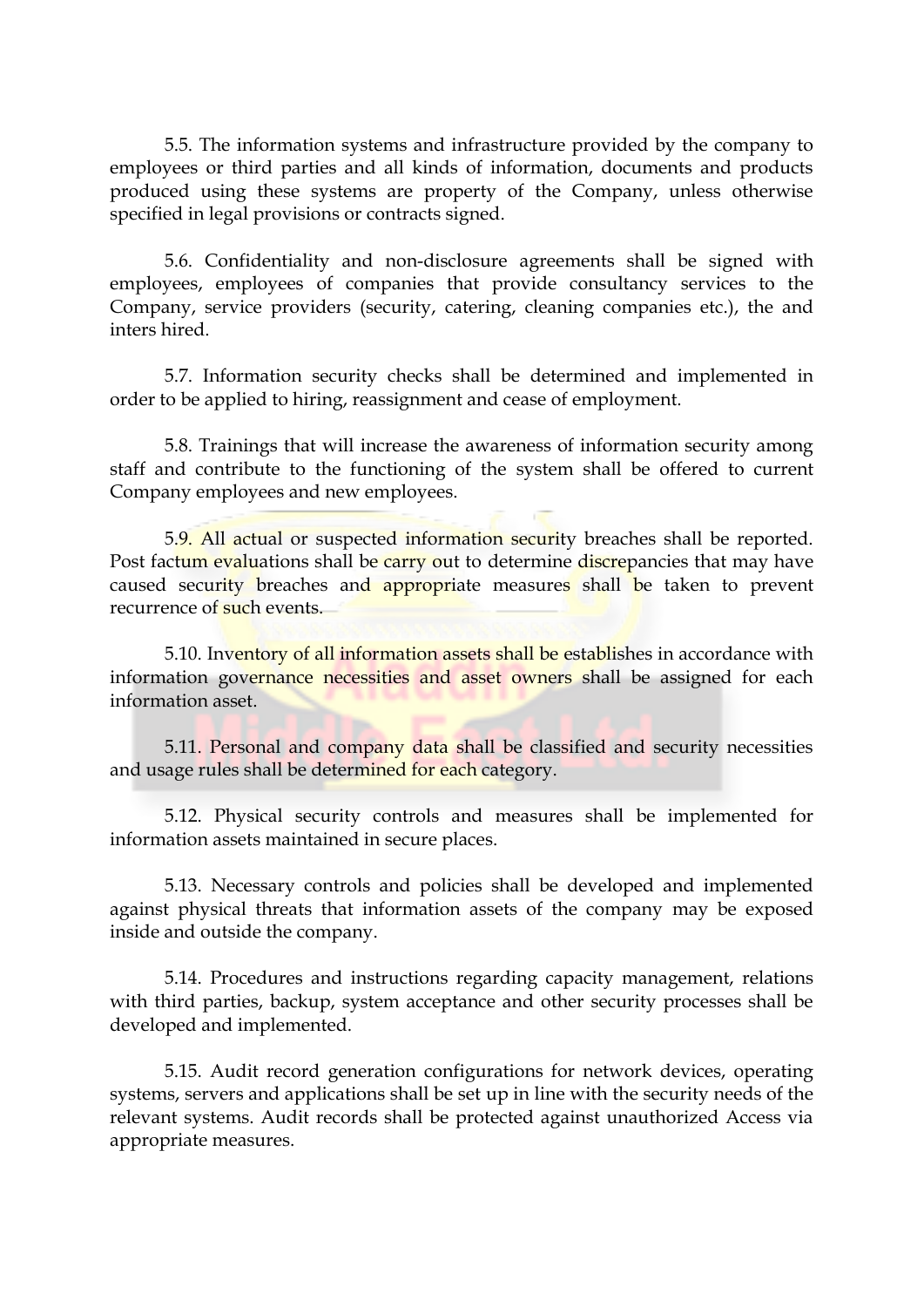5.16. Access rights shall be assigned pursuant to Access needs of relevant asset owners. State of the art technology and techniques shall be used for Access control management.

5.17. Security requirements shall be determined regarding system procurement and development, and it shall be checked whether or not security requirements are met in system acceptance or tests.

5.18. Sustainability plans shall be prepared for critical infrastructure and necessary measures shall be taken in order to ensure maintenance of such structure

5.19. The necessary processes shall be designed in order to ensure compliance with laws, internal policies and procedures, technical security standards and continuous compliance shall be ensured through periodic surveillance and auditing activities.

## **6. POLICIES THAT WILL BE ADOPTED WITHIN THE FRAMEWORK**

6.1. The Information Governance and Data Privacy Framework encompasses the following policies and codes of practice

| <b>Type of Document</b> | <b>Reference</b><br><b>Numbers</b> | <b>Title</b>                                                                    |
|-------------------------|------------------------------------|---------------------------------------------------------------------------------|
| <b>POLICY</b>           | IGDP_P1                            | <b>Information Security and Data</b><br><b>Protection Framework Policy</b>      |
| <b>POLICY</b>           | IGDP_P2                            | Data<br>Protection and Processing<br>Policy                                     |
| <b>POLICY</b>           | IGDP_P3                            | Data Retention and Management<br>Policy                                         |
| <b>POLICY</b>           | IGDP_P4                            | Policy<br>for<br>Data Protection<br>Company Staff                               |
| <b>POLICY</b>           | IGDP_P5                            | <b>Information Security Policy</b>                                              |
| <b>POLICY</b>           | IGDP_P6                            | Conditions of Use of IT Resources<br>(Acceptable Use Policy)                    |
| <b>POLICY</b>           | IGDP_P7                            | <b>Access Control Policy</b>                                                    |
| <b>POLICY</b>           | IGDP_P8                            | <b>CCTV Policy</b>                                                              |
| <b>POLICY</b>           | IGDP_P9                            | $\&$<br>Internet<br>Electronic<br>Communication Acceptable<br>Use<br>Policy     |
| <b>CODE OF PRACTICE</b> | IGDP_CoP1                          | Code of Practice for Response<br>Procedures for Data Subject Access<br>Requests |
| <b>CODE OF PRACTICE</b> | IGDP_CoP2                          | Data Breach Response Plan                                                       |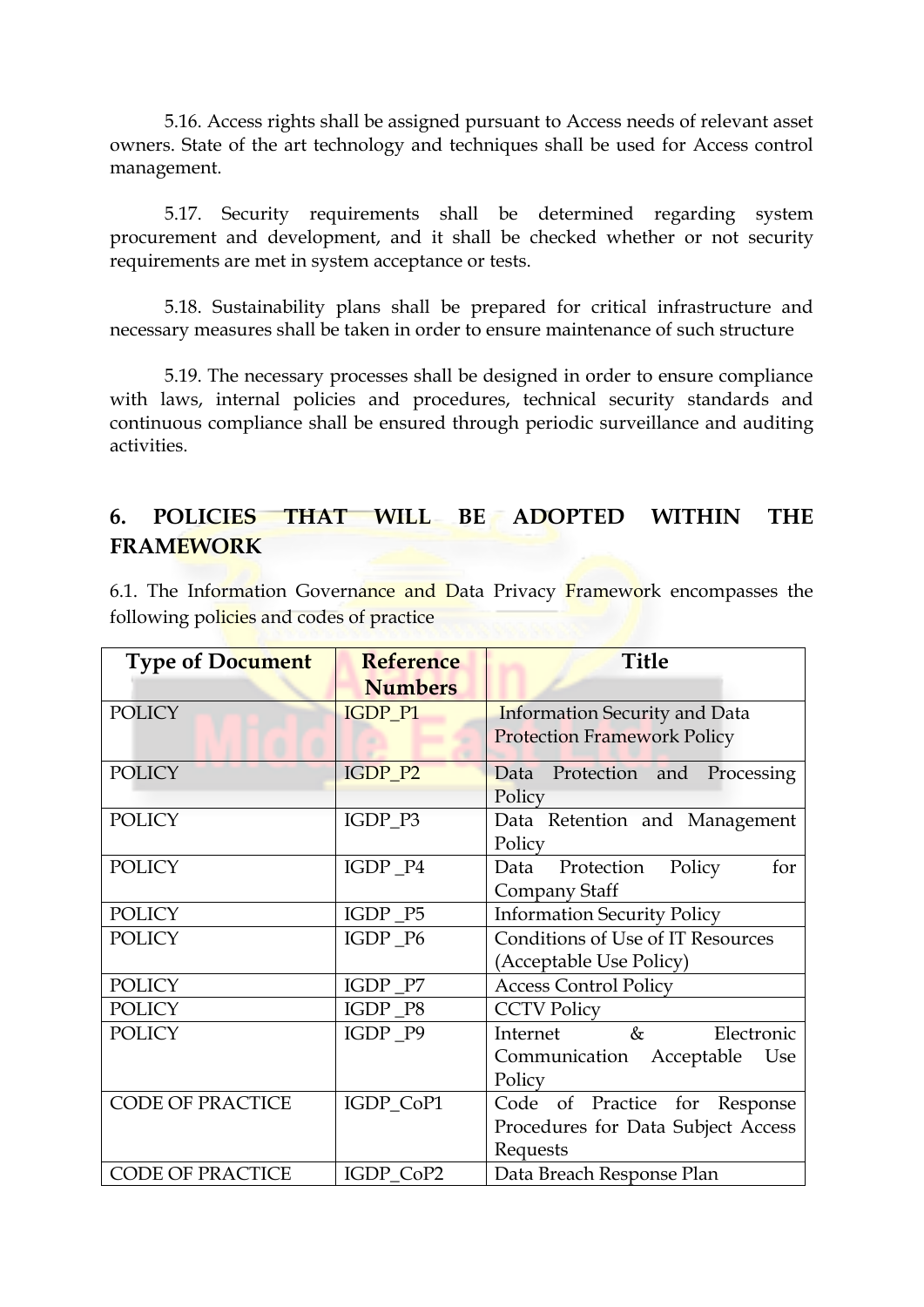| <b>CODE OF PRACTICE</b> | IGDP_CoP3      | Code of Practice Data Privacy         |
|-------------------------|----------------|---------------------------------------|
|                         |                | <b>Impact Assessment</b>              |
| <b>CODE OF PRACTICE</b> | IGDP_CoP4      | Code of Practice Inspection of        |
|                         |                | Electronic Communications and         |
|                         |                | Data                                  |
| <b>CODE OF PRACTICE</b> | IGDP_CoP5      | Code of Practice Electronic           |
|                         |                | Messaging                             |
| <b>CODE OF PRACTICE</b> | IGDP_CoP6      | Code of Practice CCTV Procedures      |
| <b>CODE OF PRACTICE</b> | IGDP_CoP7      | Code of Practice Usage of             |
|                         |                | Passwords                             |
| <b>CODE OF PRACTICE</b> | IGDP_CoP8      | Code of Practice Data Transfer        |
|                         |                | Security                              |
| <b>NOTICE</b>           | IGDP_N1        | Privacy Notice for Prospective        |
|                         |                | Employees                             |
| <b>NOTICE</b>           | IGDP_N2        | Cookie Policy                         |
| <b>NOTICE</b>           | IGDP N3        | <b>CCTV Privacy Notice</b>            |
| <b>NOTICE</b>           | IGDP_N4        | Data Subject Access Request Form      |
| <b>NOTICE</b>           | IGDP_N5        | <b>General Data Protection Notice</b> |
| <b>NOTICE</b>           | IGDP_N6        | <b>WebSite Privacy Notice</b>         |
| <b>NOTICE</b>           | IGDP_N7        | <b>Contractor Privacy Notice</b>      |
|                         |                |                                       |
| <b>FORM</b>             | <b>IGDP F1</b> | <b>Subject Access Request Form</b>    |

#### 6.2. **Policy Development**

6.2.1. Information Governance Steering Group reviews and submit its recommendations of changes to all information governance policies to Senior Management. All policies are made available to staff via the internet and are communicated via regular updates to staff.

6.2.2. Existing policies are updated, and new policies introduced in line with requirements, with policies reviewed on an annual basis. These policies must be read in conjunction with staff employment contracts and/or regulations as appropriate.

6.2.3. Policies outline scope and intent and provide staff and relevant stakeholders with a robust information governance framework whilst setting out their responsibilities. AME Turkey is committed to ensuring that all staff and those working with it are familiar with the Company's objectives and what is expected in order for these to be achieved. Policies and procedures are one of the key means AME Turkey uses to communicate these expectations with staff and partners.

6.3. Training and development